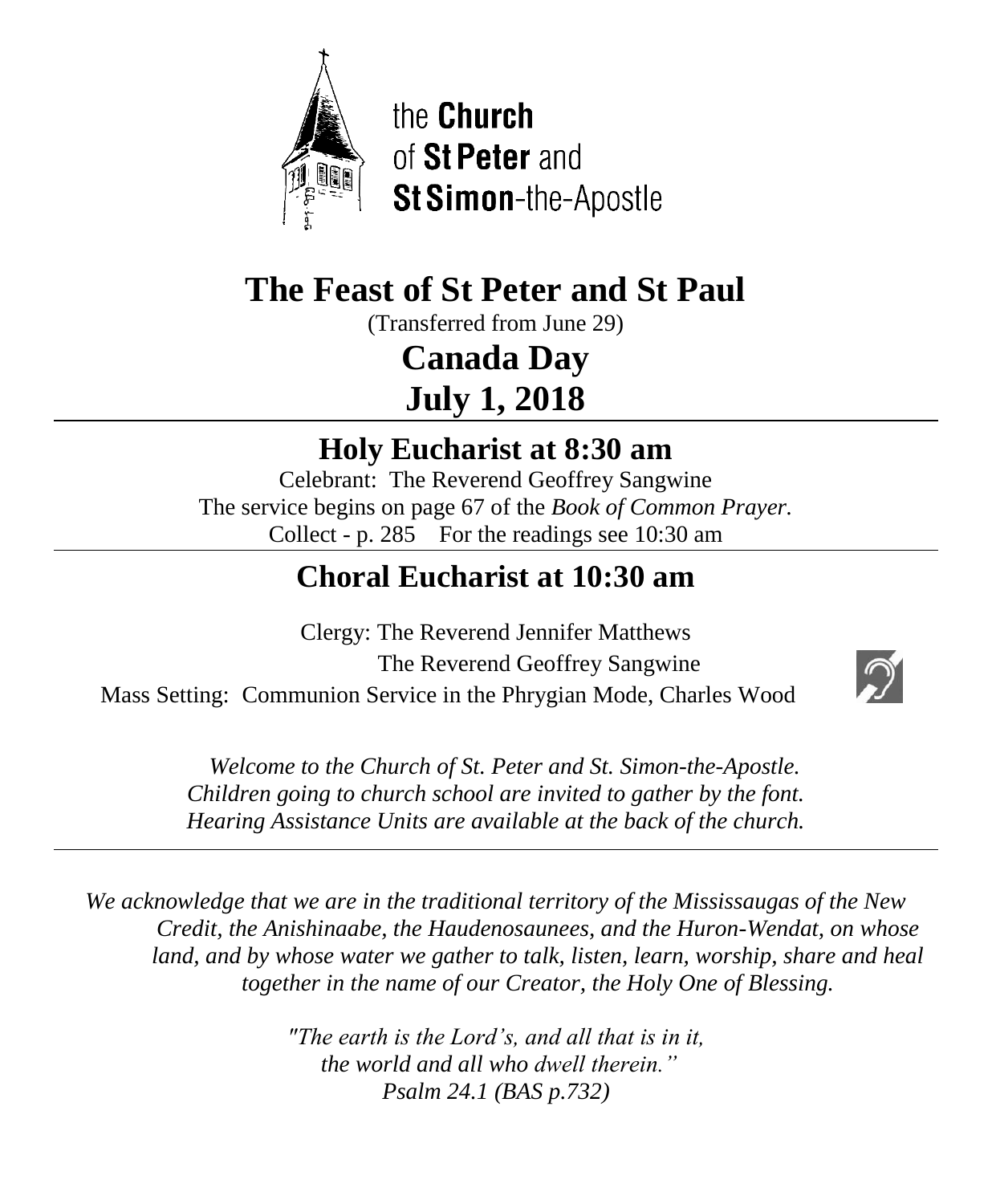**Prelude** *Christe, Aeterna Munera - Five preludes on Plainsong Melodies* HEALEY WILLAN

#### **Hymn 431** *Take Up Your Cross* BRESLAU

### **Gathering of the Community**

*Celebrant* The grace of our Lord Jesus Christ, and the love of God, and the fellowship of the Holy Spirit, be with you all. *All* **And with thy spirit.** *Celebrant* Almighty God, *All* **unto whom all hearts be open, all desires known, and from whom no secrets are hid: cleanse the thoughts of our hearts by the inspiration of thy Holy Spirit, that we may perfectly love thee, and worthily magnify thy holy name; through Christ our Lord. Amen.** *Celebrant* Our Lord Jesus Christ said: hear, O Israel, the Lord our God is one Lord; and thou shalt love the Lord thy God with all thy heart, and with all thy soul, and with all thy mind, and with all thy strength. This is the first and great commandment. And the second is like unto it: thou shalt love thy neighbour as thyself. On these two commandments hang all the law and the prophets. *All* **Lord have mercy upon us, and write both these thy laws** CP 677 **in our hearts, we beseech thee. Gloria** (*Common Praise* 679) MERBECKE *Celebrant* Glory be to God on high, *All* **and in earth peace, good will towards men. We praise thee, we bless thee, we worship thee, we glorify thee, we give thanks to thee for thy great glory, O Lord God, heavenly king, God the Father almighty. O Lord, the only-begotten Son, Jesus Christ; O Lord God, Lamb of God, Son of the Father, that takest away the sin of the world, have mercy upon us. Thou that takest away the sin of the world, receive our prayer. Thou that sittest at the right hand of God the Father, have mercy upon us. For thou only art holy; thou only art the Lord; thou only, O Christ, with the Holy Ghost, art most high in the glory of God the Father. Amen.**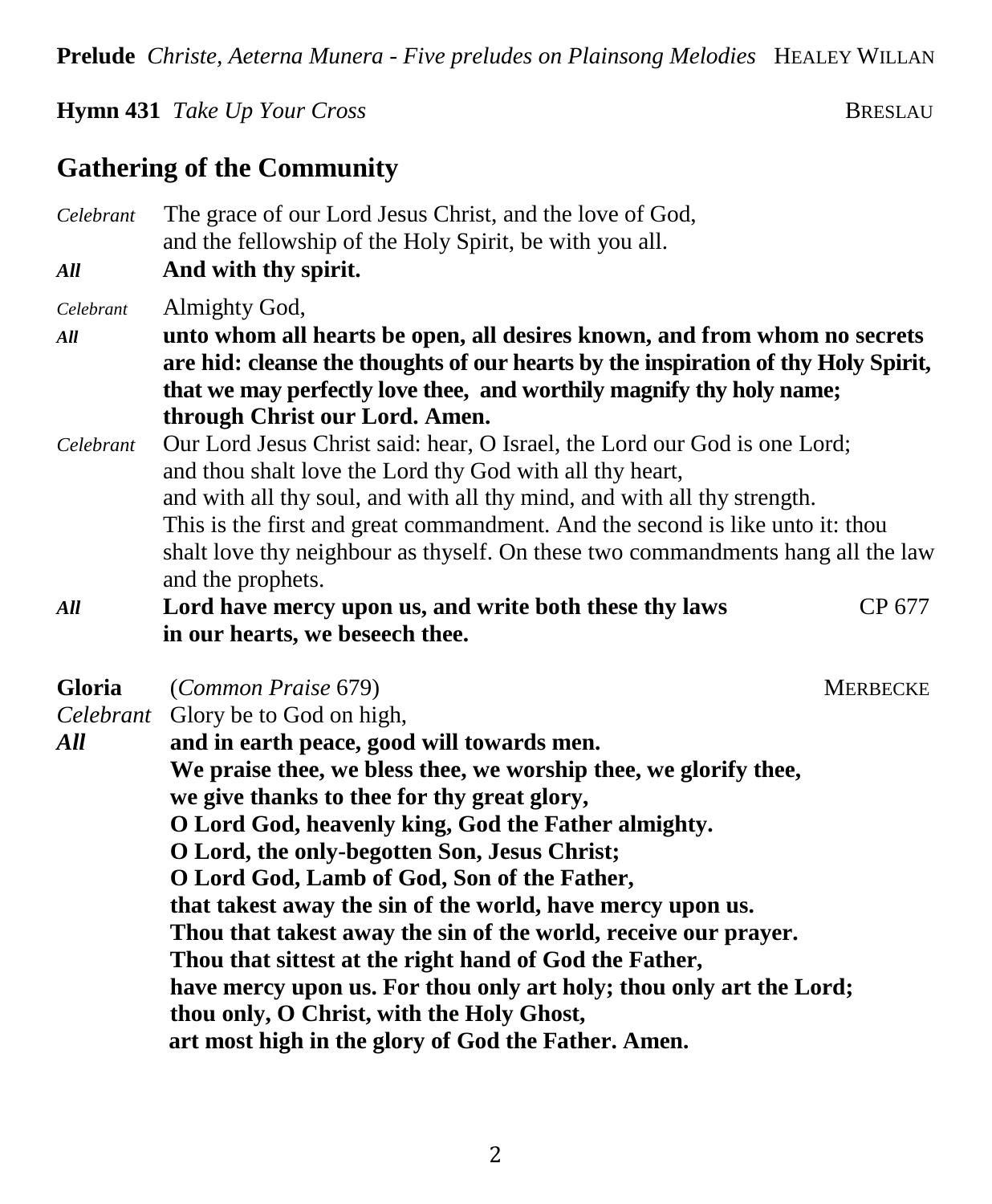#### **Collect of the Day**

*Celebrant* Almighty God, thy blessed apostles Peter and Paul glorified thee in their death as in their life. Grant that thy Church, inspired by their teaching and example, and made one by thy Spirit, may ever stand firm upon the one foundation, Jesus Christ our Lord; who liveth and reigneth with thee and the Holy Spirit, one God, now and for ever. **Amen.**

## **Proclamation of the Word**

#### **Old Testament Lesson** *Ezekiel 34.11–16**Read by Spencer Higgins*

*Reader* The Old Testament Lesson is written in the  $34<sup>th</sup>$  chapter of the book of Ezekiel, beginning at the  $11<sup>th</sup>$  verse.

For thus says the Lord God: I myself will search for my sheep, and will seek them out. As shepherds seek out their flocks when they are among their scattered sheep, so I will seek out my sheep. I will rescue them from all the places to which they have been scattered on a day of clouds and thick darkness. I will bring them out from the peoples and gather them from the countries, and will bring them into their own land; and I will feed them on the mountains of Israel, by the watercourses, and in all the inhabited parts of the land. I will feed them with good pasture, and the mountain heights of Israel shall be their pasture; there they shall lie down in good grazing land, and they shall feed on rich pasture on the mountains of Israel. I myself will be the shepherd of my sheep, and I will make them lie down, says the Lord God. I will seek the lost, and I will bring back the strayed, and I will bind up the injured, and I will strengthen the weak, but the fat and the strong I will destroy. I will feed them with justice.

| Reader | The word of the Lord. |
|--------|-----------------------|
| All    | Thanks be to God.     |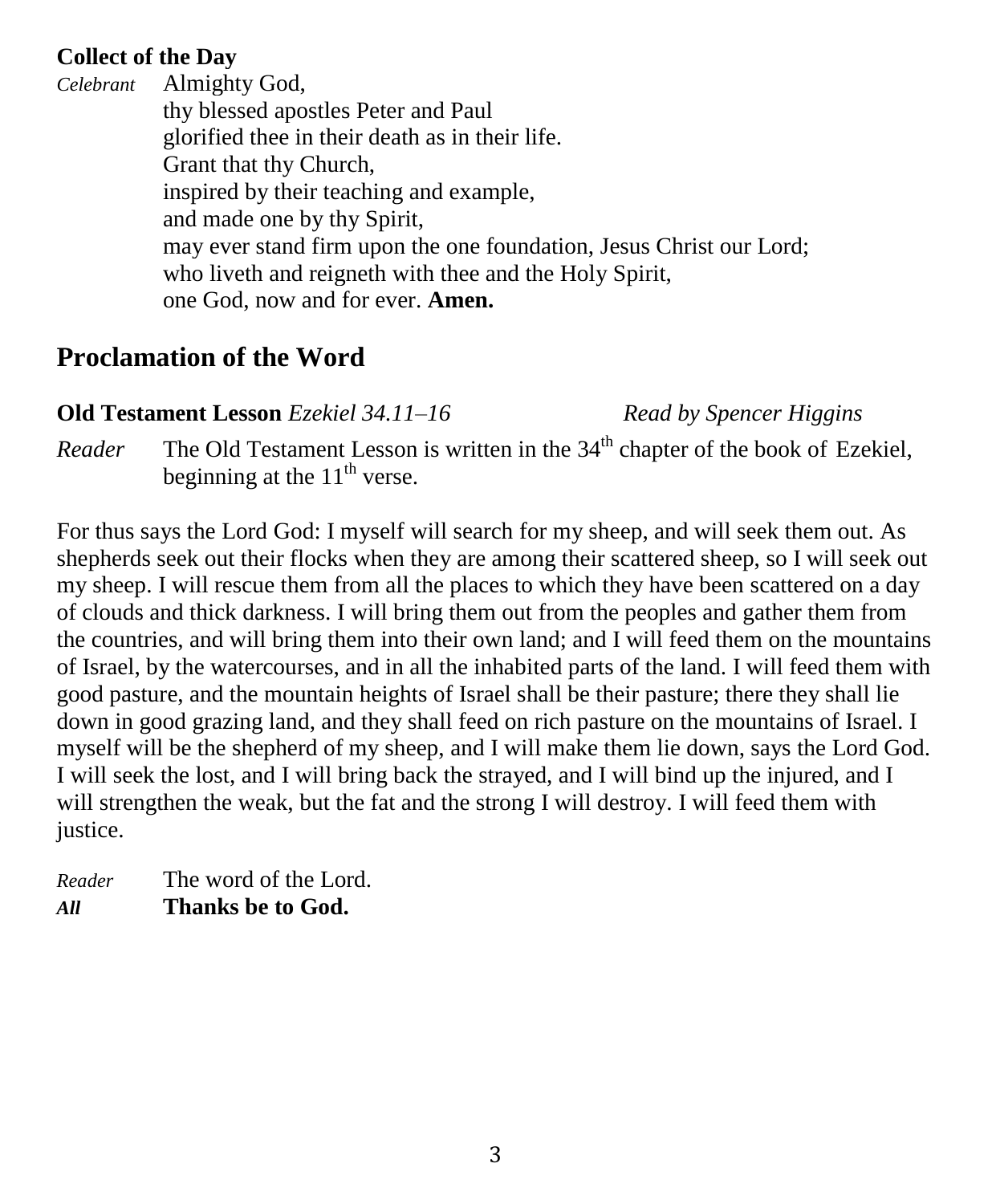**Psalm 87** *Sung by all. Please remain seated.*



<sup>1</sup> On the holy mountain stands the city he has **found**-ed; \* the Lord loves the gates of Zion more than all the dwell-**ings** of Ja-cöb. *<sup>2</sup>* Glorious things are spoken **of** you, \* O **ci**-ty | of our | Göd. *3* I count Egypt and Babylon among those who **know** me; \* behold Philistia, Tyre, and Ethiopia: in Zi-**on** were they börn. *<sup>4</sup>* Of Zion it shall be said, "Everyone was born **in** her, \* and the Most High himself **shall** sus-tain hër."  $<sup>5</sup>$  The Lord will record as he enrolls the **peo**-ples,  $*$ </sup> "These al-**so** were born thëre." *6* The singers and the dancers **will** say, \*

"All my fresh **springs** are in yöu."

4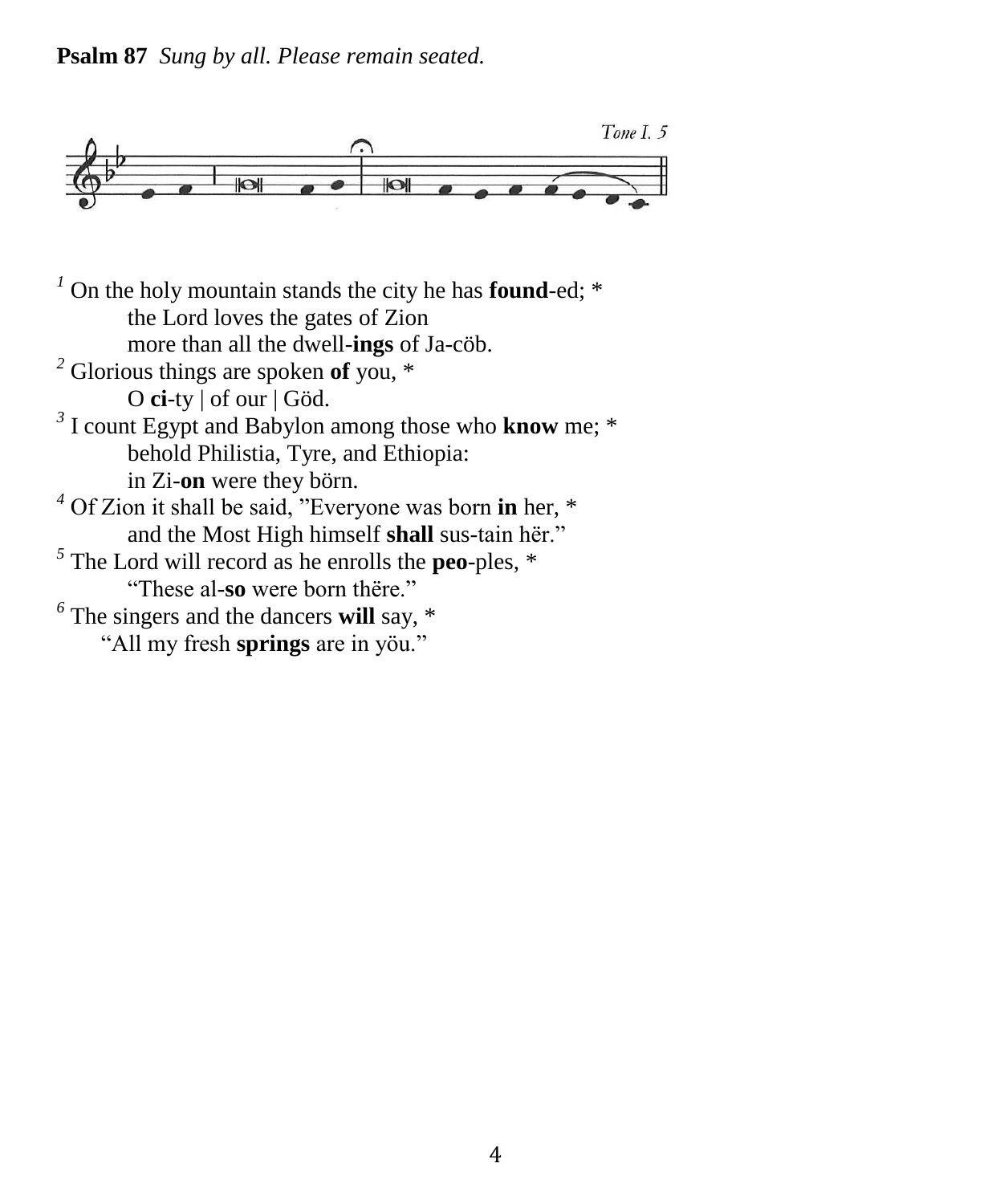#### **Epistle** 2 Timothy 4.1–8 Read by Diane Birch

*Reader* The Epistle is written in the  $4<sup>th</sup>$  chapter of the  $2<sup>nd</sup>$  letter of St Paul to Timothy, beginning at the  $1<sup>st</sup>$  verse.

In the presence of God and of Christ Jesus, who is to judge the living and the dead, and in view of his appearing and his kingdom, I solemnly urge you: proclaim the message; be persistent whether the time is favourable or unfavourable; convince, rebuke, and encourage, with the utmost patience in teaching. For the time is coming when people will not put up with sound doctrine, but having itching ears, they will accumulate for themselves teachers to suit their own desires, and will turn away from listening to the truth and wander away to myths. As for you, always be sober, endure suffering, do the work of an evangelist, carry out your ministry fully. As for me, I am already being poured out as a libation, and the time of my departure has come. I have fought the good fight, I have finished the race, I have kept the faith. From now on there is reserved for me the crown of righteousness, which the Lord, the righteous judge, will give to me on that day, and not only to me but also to all who have longed for his appearing.

| Reader | The word of the Lord. |
|--------|-----------------------|
| All    | Thanks be to God.     |

**Gradual 285** *The Eternal Gifts Of Christ The King* **AETERNA CHRISTI MUNERA** 

| Gospel    | John 21.15–19                                                                 |
|-----------|-------------------------------------------------------------------------------|
|           | <i>Gospeller</i> The Lord be with you.                                        |
| All       | And with thy spirit.                                                          |
| Gospeller | The Holy Gospel is written in the $21st$ chapter                              |
|           | of the Gospel according to St. John, beginning at the 15 <sup>th</sup> verse. |
| All       | Glory be to thee, O Lord.                                                     |

When they had finished breakfast, Jesus said to Simon Peter, 'Simon son of John, do you love me more than these?' He said to him, 'Yes, Lord; you know that I love you.' Jesus said to him, 'Feed my lambs.' A second time he said to him, 'Simon son of John, do you love me?' He said to him, 'Yes, Lord; you know that I love you.' Jesus said to him, 'Tend my sheep.' He said to him the third time, 'Simon son of John, do you love me?' Peter felt hurt because he said to him the third time, 'Do you love me?' And he said to him, 'Lord, you know everything; you know that I love you.' Jesus said to him, 'Feed my sheep. Very truly, I tell you, when you were younger, you used to fasten your own belt and to go wherever you wished. But when you grow old, you will stretch out your hands, and someone else will fasten a belt around you and take you where you do not wish to go.' (He said this to indicate the kind of death by which he would glorify God.) After this he said to him, 'Follow me.'

*Gospeller* The Gospel of Christ. *All* **Praise be to thee, O Christ.**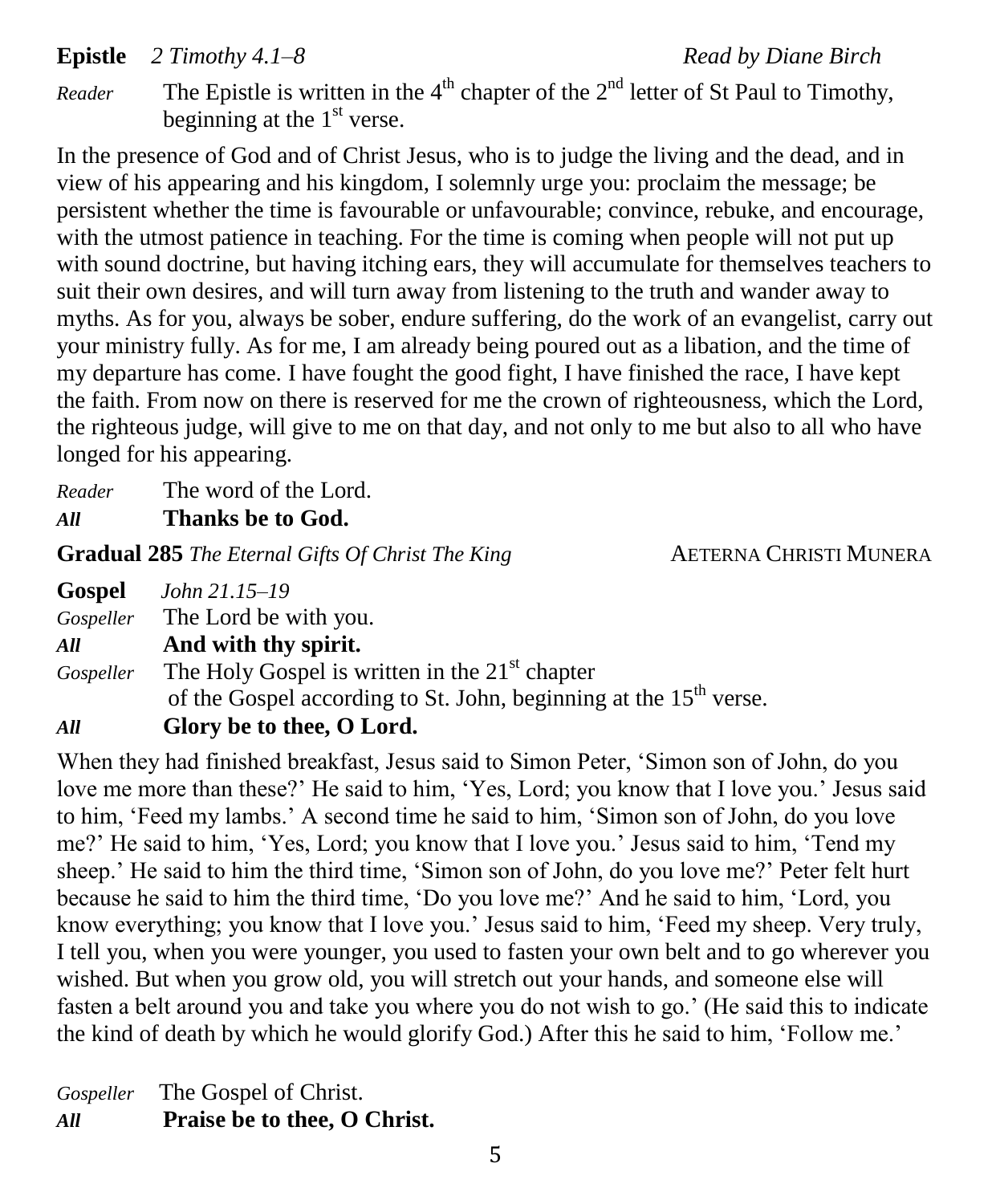#### **Homily**

#### **Nicene Creed**

*Celebrant* I believe in one God,

*All* **the Father almighty, maker of heaven and earth, and of all things visible and invisible; and in one Lord Jesus Christ, the only-begotten Son of God, begotten of the Father before all worlds, God, of God; Light, of Light; very God, of very God; begotten, not made; being of one substance with the Father; through whom all things were made: who for us and for our salvation came down from heaven, and was incarnate by the Holy Ghost of the Virgin Mary, and was made man, and was crucified also for us under Pontius Pilate. He suffered and was buried, and the third day he rose again, according to the scriptures, and ascended into heaven, and sitteth on the right hand of the Father. And he shall come again with glory to judge both the quick and the dead: whose kingdom shall have no end. And I believe in the Holy Ghost, the Lord, the giver of life, who proceedeth from the Father and the Son, who with the Father and the Son together is worshipped and glorified, who spake by the prophets. And I believe one, holy, catholic, and apostolic Church. I acknowledge one baptism for the remission of sins. And I look for the resurrection of the dead, and the life of the world to come. Amen.**

**Prayers of the People** *Please kneel or stand, as able. Led by Diane Marshall*

#### **Confession and Absolution**

*Celebrant* Hear what comfortable words our Saviour Christ saith unto all that truly turn to him: Come unto me all that labour and are heavy laden, and I will refresh you.  *Matthew 11.28* God so loved the world, that he gave his only-begotten Son, to the end that all that believe in him should not perish, but have eternal life. *John 3.16* Hear also what Saint Paul saith: This is a true saying, and worthy of all to be received, that Christ Jesus came into the world to save sinners. *1 Timothy 1.15* Hear also what Saint John saith: If anyone sin, we have an Advocate with the Father, Jesus Christ the righteous; and he is the propitiation for our sins: and not for ours only, but also for the sins of the whole world. *1 John 2.1,2 The Celebrant invites the prayer of confession.*

*Silence is kept. Please kneel, as able.*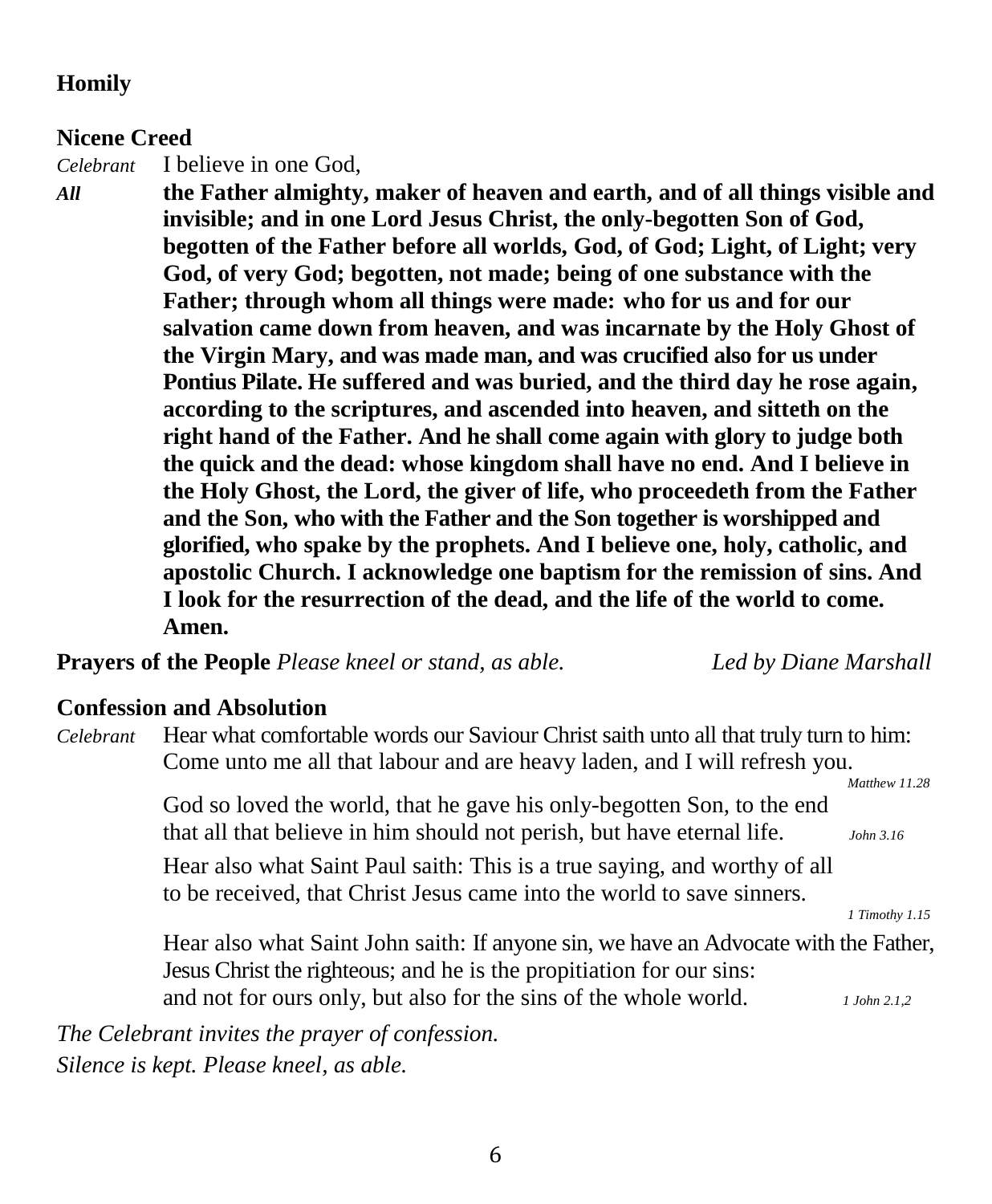*Celebrant* Almighty God,

*All* **Father of our Lord Jesus Christ, maker of all things and judge of all people: we acknowledge and confess our manifold sins and wickedness, which we from time to time most grievously have committed, by thought, word and deed, against thy divine majesty. We do earnestly repent, and are heartily sorry for these our misdoings. Have mercy upon us, most merciful Father; for thy Son our Lord Jesus Christ's sake, forgive us all that is past; and grant that we may ever hereafter serve and please thee in newness of life, to the honour and glory of thy name; through Jesus Christ our Lord. Amen.**

*The Absolution is pronounced.*

#### **The Peace**

*Celebrant* The peace of the Lord be always with you. *All* **And with thy spirit.**

*We invite you to share a sign of peace with those near you – a handshake, slight bow or other form of greeting. Please respect the wishes of those who prefer not to shake hands.*

### **Celebration of the Eucharist**

**Hymn 388** *Glorious Things of Thee are Spoken* **AUSTRIA AUSTRIA** 

#### **Prayer over the Gifts**

*Celebrant* Almighty God, receive all we offer on this feast of the apostles. Help us to know our own weakness and to rejoice in thy saving power, in the name of Jesus Christ our Lord. **Amen.**

## **Great Thanksgiving CP 682**

*Celebrant* The Lord be with you.

- *All* **And with thy spirit.**
- *Celebrant* Lift up your hearts.
- *All* **We lift them up unto the Lord.**

*Celebrant* Let us give thanks unto our Lord God.

- *All* **It is meet and right so to do.**
- *Celebrant* It is very meet, right, and our bounden duty, that we should at all times, and in all places, give thanks unto thee, O Lord, holy Father, almighty, everlasting God, creator and preserver of all things.

*The Celebrant continues with the preface.* 

*Celebrant* Therefore with angels and archangels, and with all the company of heaven, we laud and magnify thy glorious name; evermore praising thee and saying: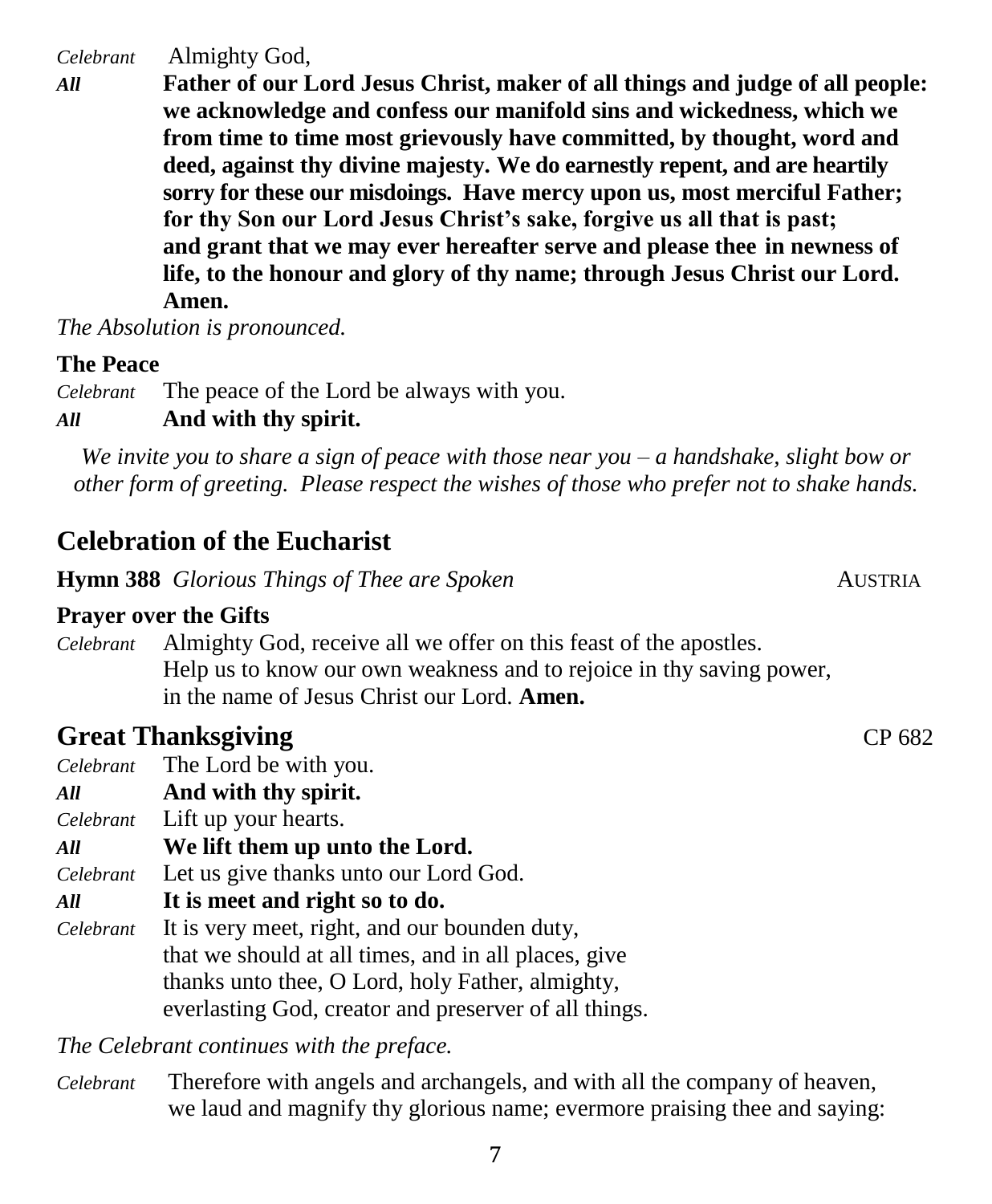*Choir Holy, holy, holy, Lord God of Hosts, heaven and earth are full of thy glory. Glory be to thee, O Lord most high. Blessed is he that cometh in the name of the Lord: Hosanna in the highest.*

*Celebrant* Blessing and glory and thanksgiving be unto thee, almighty God, our heavenly Father, who of thy tender mercy didst give thine only Son Jesus Christ to take our nature upon him, and to suffer death upon the cross for our redemption; who made there, by his one oblation of himself once offered, a full, perfect, and sufficient sacrifice, oblation, and satisfaction, for the sins of the whole world; and did institute, and in his holy Gospel command us to continue, a perpetual memorial of that his precious death, until his coming again. Hear us, O merciful Father, we most humbly beseech thee; and grant that we receiving these thy creatures of bread and wine, according to thy Son our Saviour Jesus Christ's holy institution, in remembrance of his death and passion, may be partakers of his most blessed body and blood; who, in the same night that he was betrayed, took bread; and, when he had given thanks, he brake it; and gave it to his disciples, saying, "Take, eat; this is my body which is given for you: Do this in remembrance of me." Likewise after supper he took the cup; and when he had given thanks, he gave it to them, saying, "Drink ye all, of this; for this is my blood of the new covenant, which is shed for you and for many for the remission of sins: Do this, as oft as ye shall drink it, in remembrance of me." Wherefore, O Father, Lord of heaven and earth, we thy humble servants, with all thy holy Church, remembering the precious death of thy beloved Son, his mighty resurrection, and glorious ascension, and looking for his coming again in glory, do make before thee, in this sacrament of the holy bread of eternal life and the cup of everlasting salvation, the memorial which he hath commanded:

#### *All* **We praise thee, we bless thee, we thank thee, and we pray to thee, Lord our God.**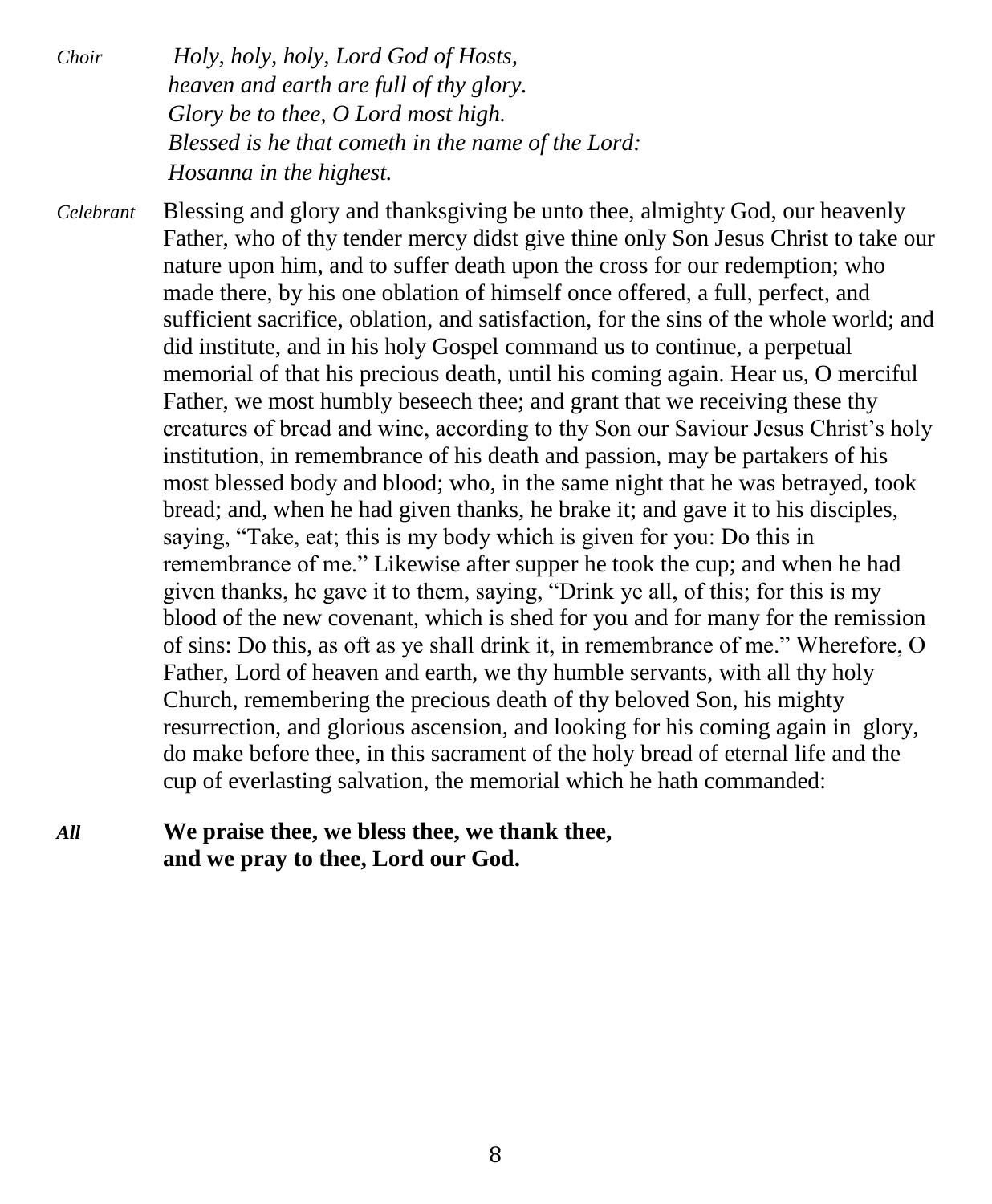*Celebrant* And we entirely desire thy fatherly goodness mercifully to accept this our sacrifice of praise and thanksgiving, most humbly beseeching thee to grant, that by the merits and death of thy Son Jesus Christ, and through faith in his blood, we and all thy whole Church may obtain remission of our sins, and all other benefits of his passion; And we pray that by the power of thy Holy Spirit, all we who are partakers of this holy communion may be fulfilled with thy grace and heavenly benediction; through Jesus Christ our Lord, by whom and with whom, in the unity of the Holy Spirit, all honour and glory be unto thee, O Father Almighty, world without end. **Amen.**

#### **Lord's Prayer** CP 684

#### **Breaking of the Bread**

*Celebrant* Christ our Passover has been sacrificed for us; *All* **therefore let us keep the feast.** *Celebrant* We do not presume *All* **to come to this thy table, O merciful Lord, trusting in our own righteousness, but in thy manifold and great mercies. We are not worthy so much as to gather up the crumbs under thy Table. But thou art the same Lord, whose property is always to have mercy: Grant us therefore, gracious Lord, so to eat the flesh of thy dear Son Jesus Christ, and to drink his blood, that our sinful bodies may be made clean by his body, and our souls washed through his most precious blood, and that we may evermore dwell in him, and he in us. Amen.**

#### **Agnus Dei**

*Choir O Lamb of God, that takest away the sin of the world, have mercy upon us. O Lamb of God, that takest away the sin of the world, have mercy upon us. O Lamb of God, that takest away the sin of the world, grant us thy peace.*

#### **Holy Communion**

*All baptized Christians are welcome to receive Communion. Please do not dip the consecrated bread into the wine - Drinking from the chalice is considered safe from the point of view of public health. You are also welcome to receive only the bread, if you prefer. Indicate this by holding your arms crossed over your chest as the chalice passes; this is also a way to receive a blessing rather than communion. Gluten-free communion wafers are available – please let the administering priest know.*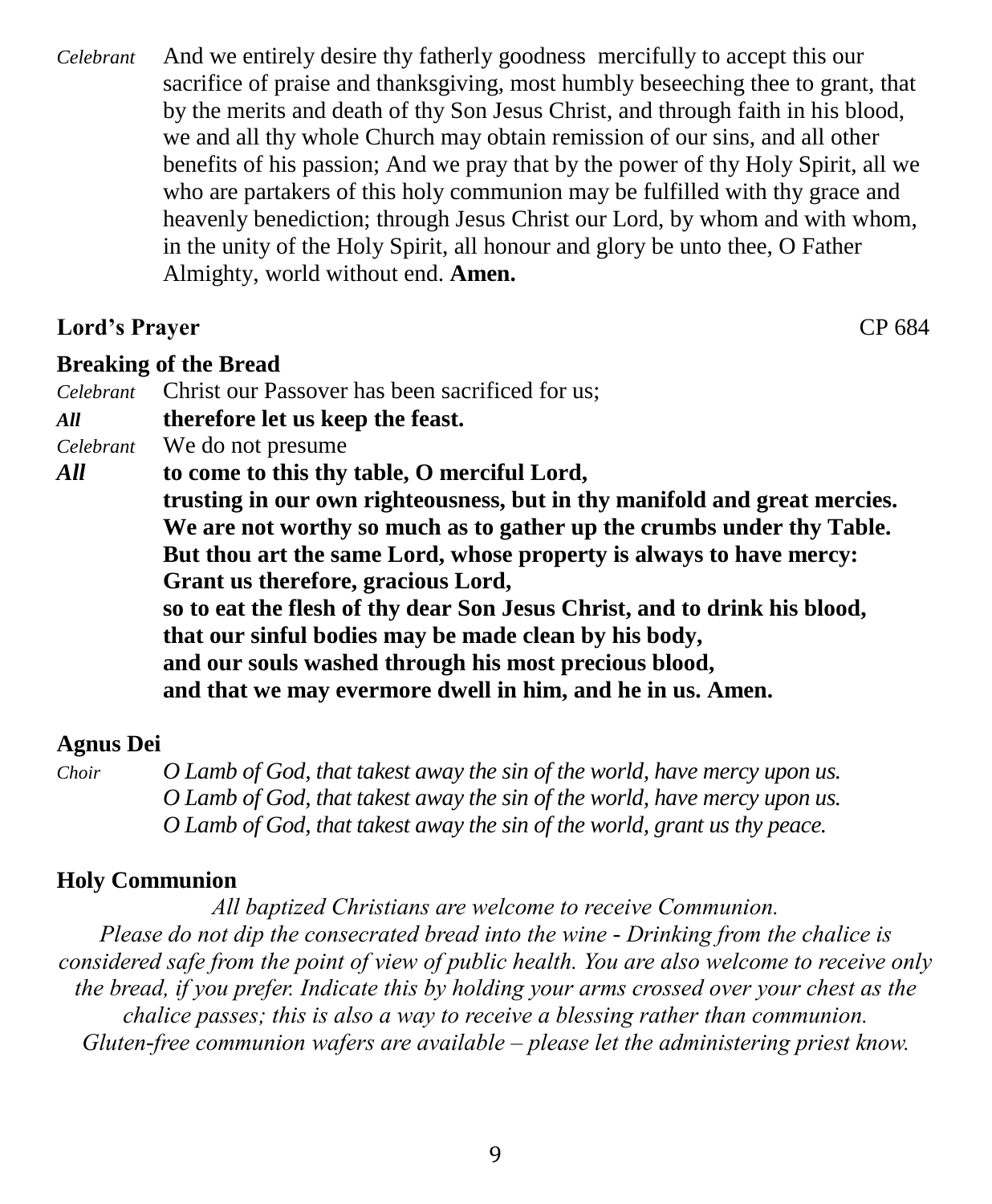**Hymn 286** *Give Me The Wings Of Faith* WESTMINSTER **Motet** *Lord for thy tender mercy's sake* **RICHARD FARRANT** 

*Lord, for thy tender mercy's sake, lay not our sins to our charge, but forgive that is past, and give us grace to amend our sinful lives. To decline from sin and incline to virtue, that we may walk in a perfect heart [or: in an upright heart] before thee, now and evermore. Amen.*

#### **Prayer after Communion** *Please stand.*

*Celebrant* Heavenly Father, who renews he life of the Church by the power of this sacrament. May the breaking of bread and the teaching of the apostles keep us united in thy love, in the name of Jesus Christ the Lord. **Amen.**

#### **Doxology**

*Celebrant* Glory to God, *All* **whose power, working in us, can do infinitely more than we can ask or imagine. Glory to God from generation to generation, in the Church and in Christ Jesus, for ever and ever. Amen.**

#### **Blessing**

**Announcements** *Please be seated.*

**Hymn 659** *O Canada (vs 1,2 & 4)*

#### **Dismissal**

*Celebrant* Go in peace to love and serve the Lord. Alleluia *All* **Thanks be to God. Alleluia**

**Postlude** *Festival* **HEALEY WILLAN**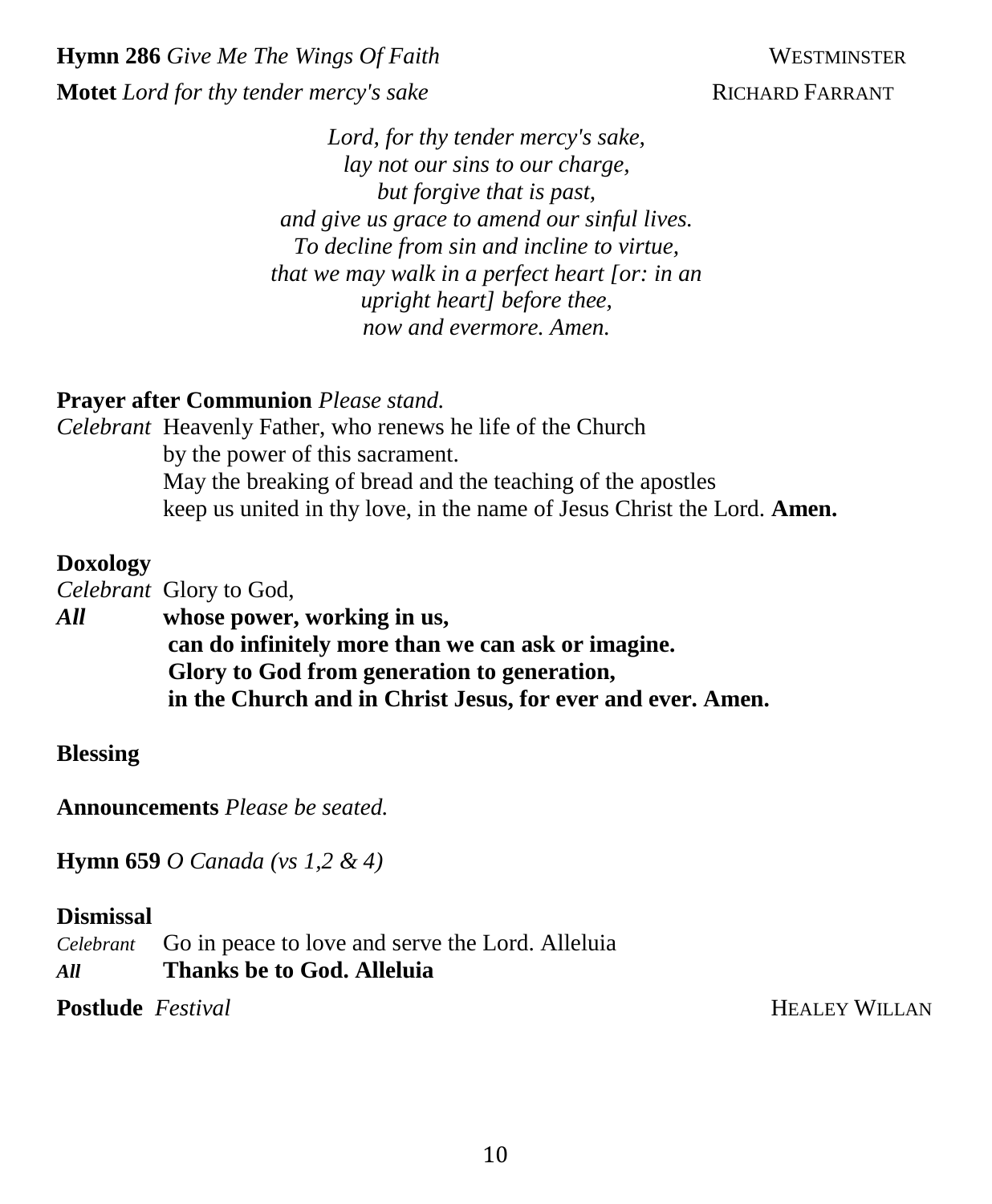**Grief Recovery Support Group July 1** Hope does not tell us that soon life will be the same again as it was before the loss. No, hope tells us that pieces are there for us to put together, if only we will give ourselves to the doing of it. -Joan Chittitster, "The Way of the Cross: The Path to New Life" The first several months after a loss tend to be a time of acute pain and personal disorganization. Then, gradually, one becomes more ready to seek the path forward, often in the company of others. Our support group is for that time, the time when the first stages of shock and loss have passed and you are trying to figure out how to integrate the changes that this experience has brought to your life. This 8-week small group series is a support for those coping with loss and grief. Sessions will be Sunday afternoons from 2:30 to 4:00 pm in the Cathedral Centre beginning *Sunday, May 13* and ending *Sunday, July 1*. If you are interested in the group, please contact Parish Nurse Lanadee Lampman at llampman@stjamescathedral.ca or 416-364-7865 ext \*232. All information will be kept confidential.